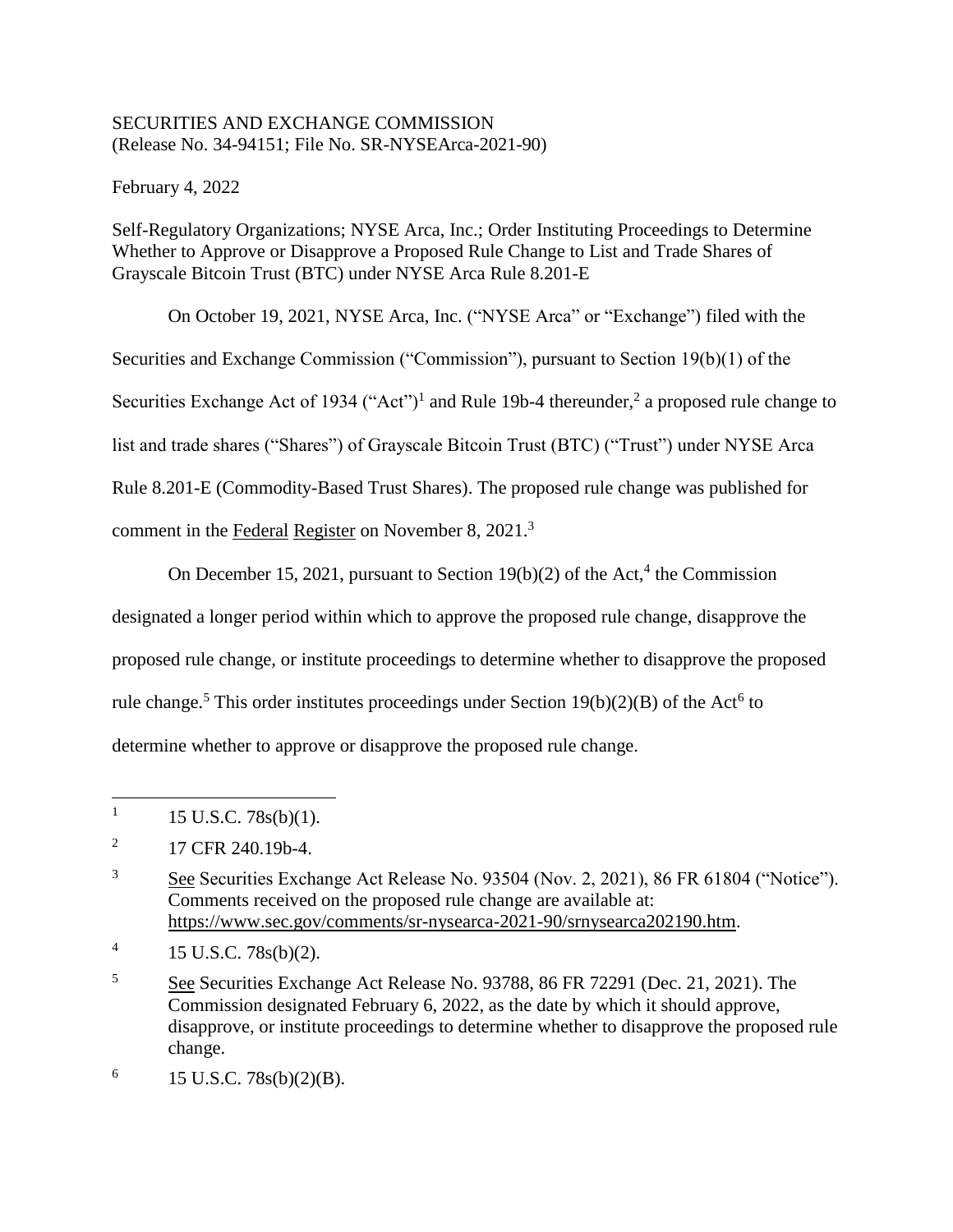## I. Summary of the Proposal

As described in more detail in the Notice, $\frac{7}{1}$  the Exchange proposes to list and trade the Shares of the Trust under NYSE Arca Rule 8.201-E, which governs the listing and trading of Commodity-Based Trust Shares on the Exchange.

The investment objective of the Trust is for the value of the Shares (based on bitcoin per Share) to reflect the value of the bitcoins held by the Trust, as determined by reference to the "Index Price," less the Trust's expenses and other liabilities.<sup>8</sup> The "Index Price" is the U.S. dollar value of a bitcoin as represented by the "Index," calculated at 4:00 p.m., New York time, on each business day.<sup>9</sup> According to the Exchange, the Index Provider develops, calculates, and publishes the Index on a continuous basis using the volume-weighted price at certain bitcoin spot trading platforms selected by the Index Provider. As of June 30, 2021, the bitcoin spot trading platforms included in the Index were: Coinbase Pro, Bitstamp, Kraken, and LMAX Digital ("Constituent Platforms"). The Index applies an algorithm to the 24-hour volume-weighted average price of bitcoin on the Constituent Platforms calculated on a per second basis.<sup>10</sup> To calculate volume weighted price, the weighting algorithm is applied to the price and volume of all inputs for the

 $\overline{7}$ See Notice, supra note 3.

<sup>&</sup>lt;sup>8</sup> See id. at 61805. Grayscale Investments, LLC ("Sponsor") is the sponsor of the Trust and is a wholly-owned subsidiary of Digital Currency Group, Inc. Delaware Trust Company ("Trustee") is the trustee of the Trust, the custodian for the Trust is Coinbase Custody Trust Company, LLC ("Custodian"), and the distribution and marketing agent for the Trust is Genesis. The Trust operates pursuant to a trust agreement ("Trust Agreement") between the Sponsor and the Trustee. See id.

<sup>&</sup>lt;sup>9</sup> See id. at 61810. The index provider for the Trust is TradeBlock, Inc. ("Index Provider"). See id. at 61805. While the Exchange does not name the Index that the Trust would use to value the bitcoin held by the Trust, the Exchange provides that the value of the Index, as well as additional information regarding the Index, may be found at: https://tradeblock.com/markets/index/xbx. See id. at 61817.

 $10$  See id. at 61809.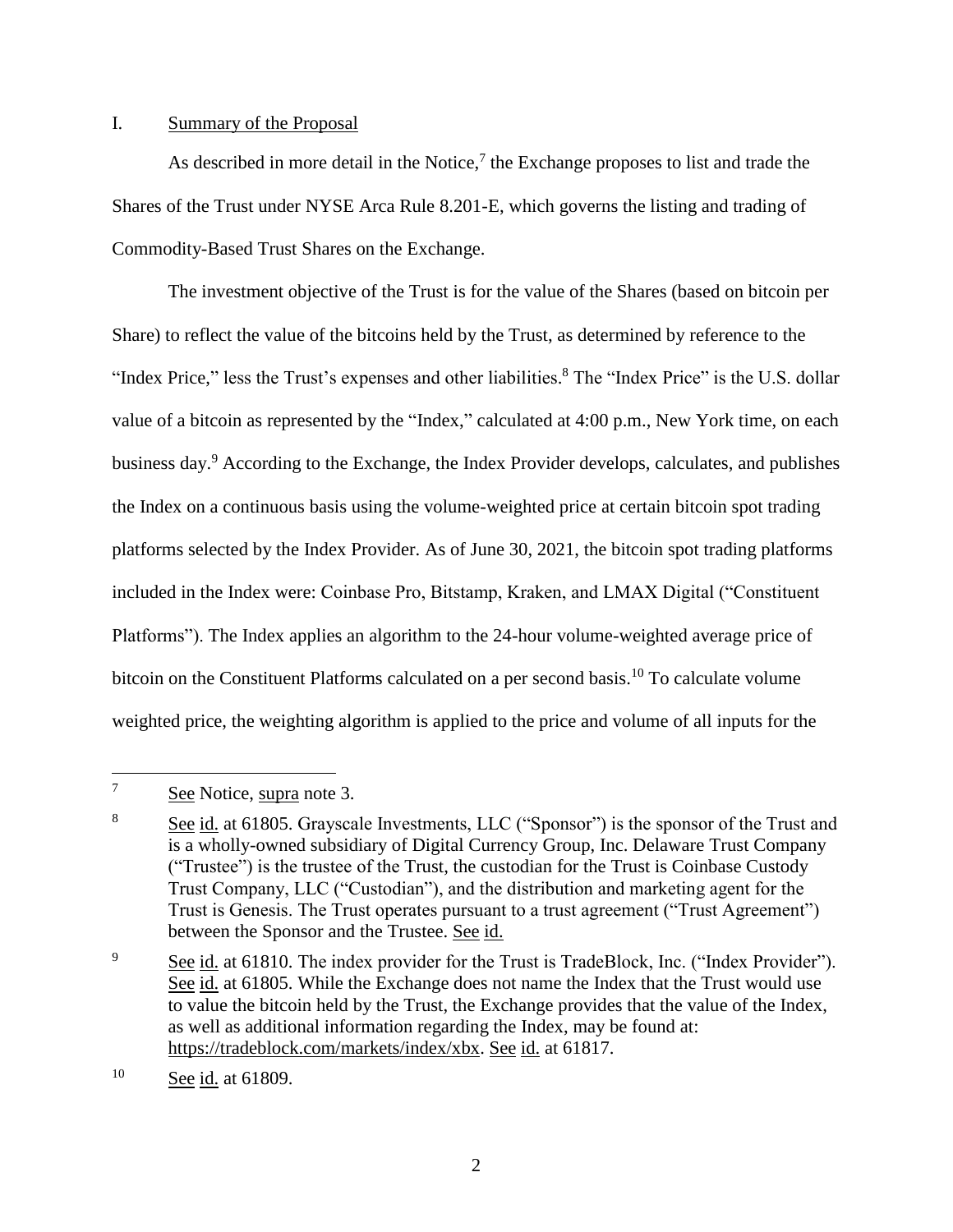immediately preceding 24-hour period at 4:00 p.m., New York time, on the trade date.<sup>11</sup> The Trust's assets will consist solely of bitcoins; Incidental Rights;<sup>12</sup> IR Virtual Currency;<sup>13</sup> proceeds from the sale of bitcoins, Incidental Rights, and IR Virtual Currency pending use of such cash for payment of Additional Trust Expenses<sup>14</sup> or distribution to the shareholders; and any rights of the Trust pursuant to any agreements, other than the Trust Agreement, to which the Trust is a party. Each Share represents a proportional interest, based on the total number of Shares outstanding, in each of the Trust's assets as determined in the case of bitcoin by reference to the Index Price, less the Trust's expenses and other liabilities (which include accrued but unpaid fees and expenses). $15$ 

On each business day at 4:00 p.m., New York time, or as soon thereafter as practicable, the Sponsor will evaluate the bitcoin held by the Trust and calculate and publish the "Digital Asset Holdings"<sup>16</sup> of the Trust. The Trust's website, as well as one or more major market data vendors, will provide an intra-day indicative value ("IIV") per Share updated every 15 seconds, as calculated by the Exchange or a third party financial data provider during the Exchange's

 $11$  See id.

<sup>&</sup>lt;sup>12</sup> "Incidental Rights" are rights to acquire, or otherwise establish dominion and control over, any virtual currency or other asset or right, which rights are incident to the Trust's ownership of bitcoins and arise without any action of the Trust, or of the Sponsor or Trustee on behalf of the Trust. See id. at 61805 n.9.

<sup>&</sup>lt;sup>13</sup> "IR Virtual Currency" is any virtual currency tokens, or other asset or right, acquired by the Trust through the exercise (subject to the applicable provisions of the Trust Agreement) of any Incidental Right. See id. at 61805 n.10.

<sup>&</sup>lt;sup>14</sup> "Additional Trust Expenses" are any expenses incurred by the Trust in addition to the Sponsor's fee that are not Sponsor-paid expenses. See id. at 61805 n.11.

<sup>15</sup> See id. at 61805, 61807.

<sup>&</sup>lt;sup>16</sup> The Exchange does not define this term in the proposed rule change. Additional information about the calculation of the Digital Asset Holdings can be found in the Notice. See id. at 61807.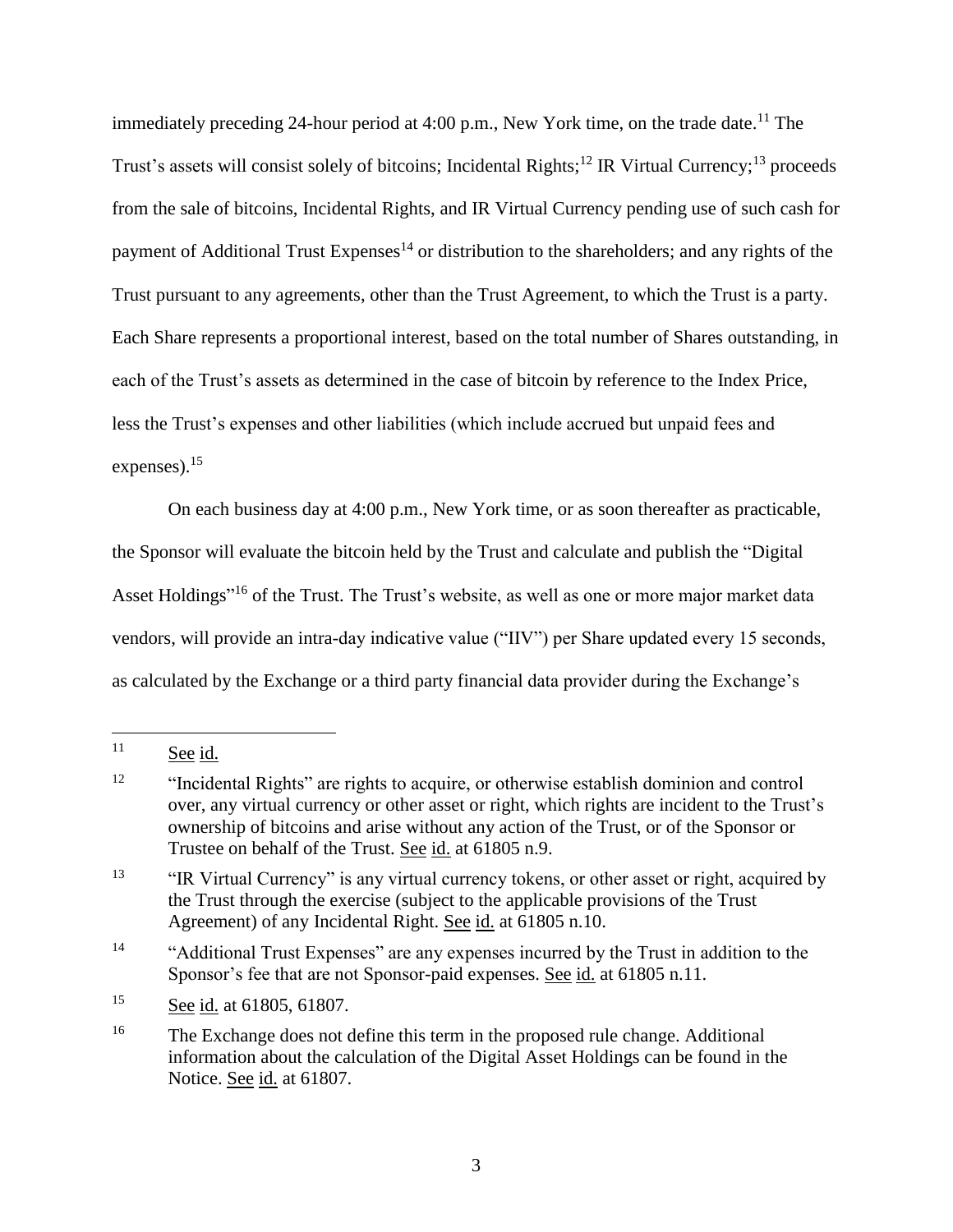Core Trading Session (9:30 a.m. to 4:00 p.m., E.T.). The IIV will be calculated using the same methodology as the Digital Asset Holdings of the Trust, specifically by using the prior day's closing Digital Asset Holdings per Share as a base and updating that value during the NYSE Arca Core Trading Session to reflect changes in the value of the Trust's Digital Asset Holdings during the trading day.<sup>17</sup> In addition, according to the Exchange, "each investor will have access" to the current Digital Asset Holdings of the Trust through the Trust's website, as well as from one or more major market data vendors."<sup>18</sup>

The Trust will issue Shares to authorized participants from time to time, but only in one or more Baskets (each "Basket" being a block of 100 Shares).<sup>19</sup> The creation of Baskets will be made only in exchange for the delivery to the Trust of the number of whole and fractional bitcoins represented by each Basket being created. The Trust may redeem Shares from time to time but only in Baskets. The redemption of Baskets requires the distribution by the Trust of the number of bitcoins represented by the Baskets being redeemed. The redemption of a Basket will be made only in exchange for the distribution by the Trust of the number of whole and fractional bitcoins represented by each Basket being redeemed.<sup>20</sup>

II. Proceedings to Determine Whether to Approve or Disapprove SR-NYSEArca-2021-90 and Grounds for Disapproval under Consideration

The Commission is instituting proceedings pursuant to Section  $19(b)(2)(B)$  of the Act<sup>21</sup> to determine whether the proposed rule change should be approved or disapproved. Institution of

<sup>17</sup> See id. at 61817.

<sup>&</sup>lt;sup>18</sup> See id.

<sup>19</sup> See id. at 61815.

<sup>20</sup> See id. at 61816.

<sup>&</sup>lt;sup>21</sup> 15 U.S.C. 78s(b)(2)(B).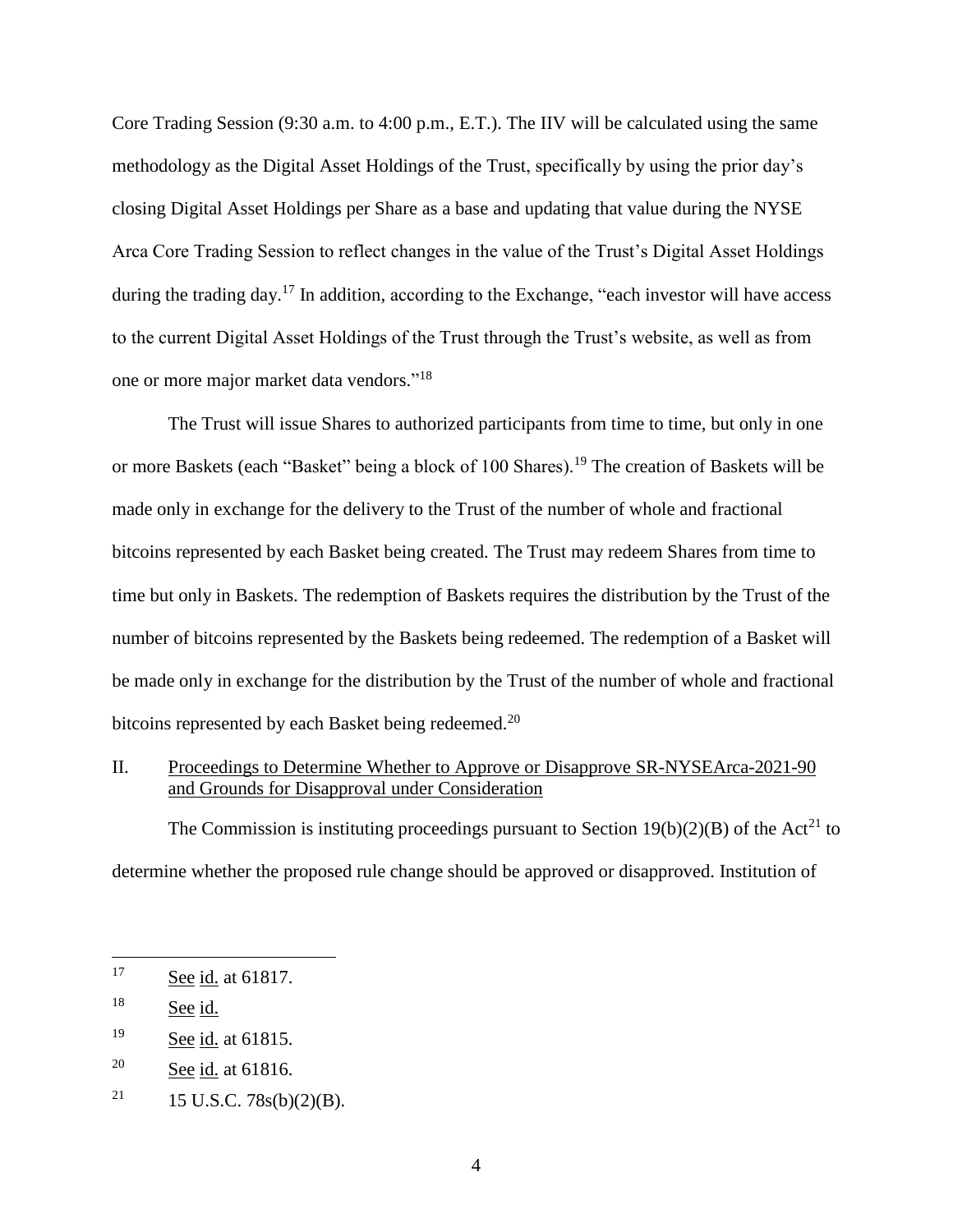proceedings is appropriate at this time in view of the legal and policy issues raised by the proposed rule change, as discussed below. Institution of proceedings does not indicate that the Commission has reached any conclusions with respect to any of the issues involved. Rather, as described below, the Commission seeks and encourages interested persons to provide comments on the proposed rule change.

Pursuant to Section 19(b)(2)(B) of the Act,<sup>22</sup> the Commission is providing notice of the grounds for disapproval under consideration. The Commission is instituting proceedings to allow for additional analysis of the proposed rule change's consistency with Section 6(b)(5) of the Act, which requires, among other things, that the rules of a national securities exchange be "designed to prevent fraudulent and manipulative acts and practices" and "to protect investors and the public interest."<sup>23</sup>

The Commission asks that commenters address the sufficiency of the Exchange's statements in support of the proposal, which are set forth in the Notice,  $24$  in addition to any other comments they may wish to submit about the proposed rule change. In particular, the Commission seeks comment on the following questions and asks commenters to submit data where appropriate to support their views:

1. What are commenters' views on whether the proposed Trust and Shares would be susceptible to manipulation? What are commenters' views generally on whether the Exchange's proposal is designed to prevent fraudulent and manipulative acts and practices? What are commenters' views generally with respect to the liquidity and transparency of the bitcoin

<sup>22</sup> Id.

<sup>&</sup>lt;sup>23</sup> 15 U.S.C. 78 $f(b)(5)$ .

 $24$  See Notice, supra note 3.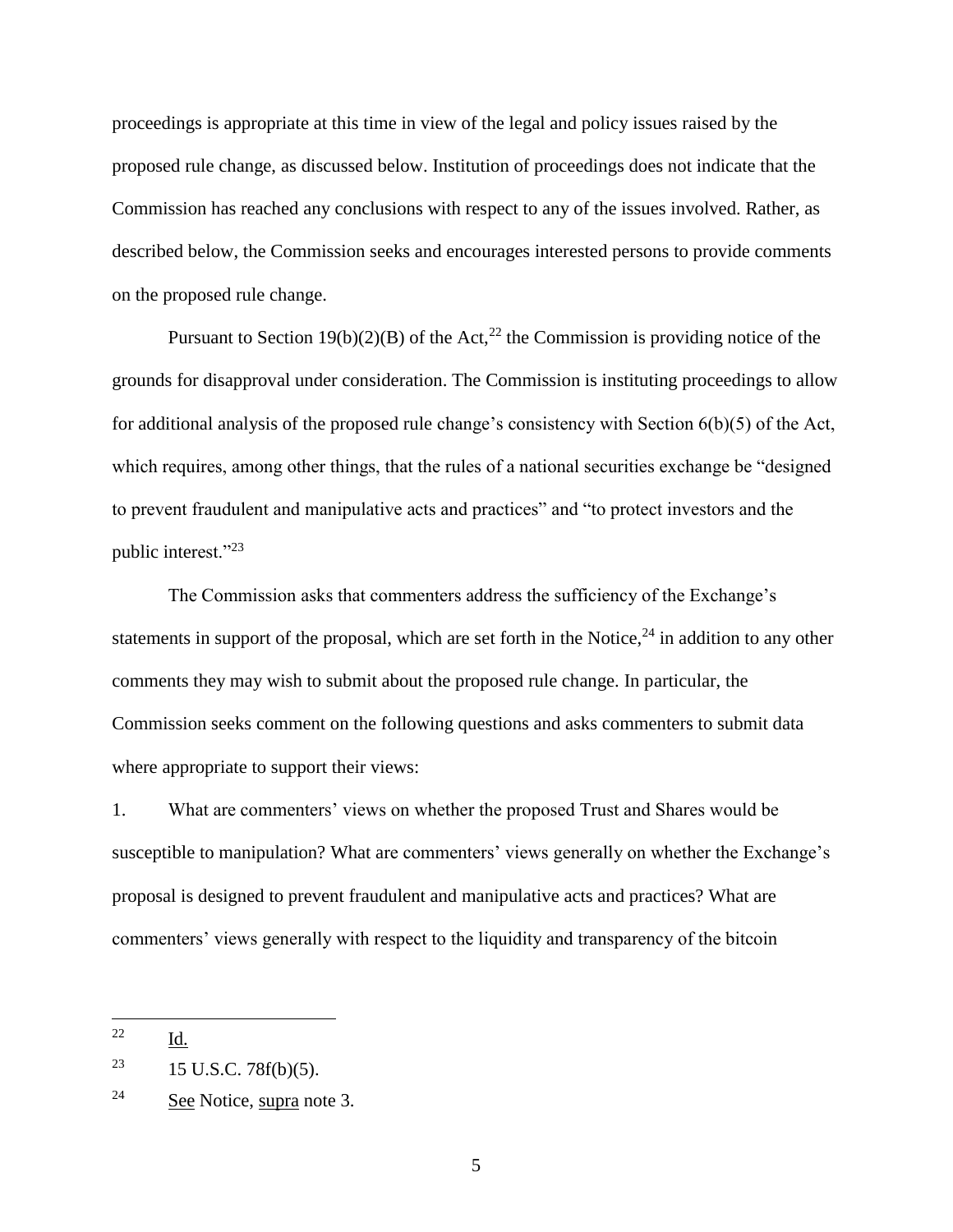markets, the bitcoin markets' susceptibility to manipulation, and thus the suitability of bitcoin as an underlying asset for an exchange-traded product?

2. The Exchange asserts that "the Index represents a novel means to prevent fraud and manipulation from impacting a reference price for [b]itcoin and that it offers protections beyond those that exist in traditional commodity markets or equity markets."<sup>25</sup> Specifically, the Exchange states that the Index Price is determined through a process in which trade data is cleansed and compiled "in such a manner as to algorithmically reduce the impact of anomalistic or manipulative trading . . . by adjusting the weight of each data input based on price deviation relative to the observable set, as well as recent and long-term trading volume at each venue relative to the observable set<sup>326</sup> and that the Index Price only includes data from executed trades on Constituent [Platforms] that charge trading fees to its users "in order to attach a real, quantifiable cost to any manipulation attempts."<sup>27</sup> The Exchange concludes that, "[b]y referencing multiple trading venues and weighting them based on trade activity, . . . the impact of any potential fraud, manipulation or anomalous trading activity occurring on any single venue is reduced."<sup>28</sup> What are commenters' views of these assertions and conclusion?

3. The Exchange also asserts that, although the global spot bitcoin market "is not inherently resistant to fraud and manipulation, the Index serves as a means sufficient to mitigate the impact of instances of fraud and manipulation on a reference price for [b]itcoin."<sup>29</sup> Are the characteristics of the Index that the Exchange identifies sufficient to support a determination that

 $25$  See id. at 61812.

<sup>26</sup> See id. at 61808-09.

<sup>27</sup> See id. at 61809-10.

 $28$  See id.

<sup>29</sup> See id. at 61818.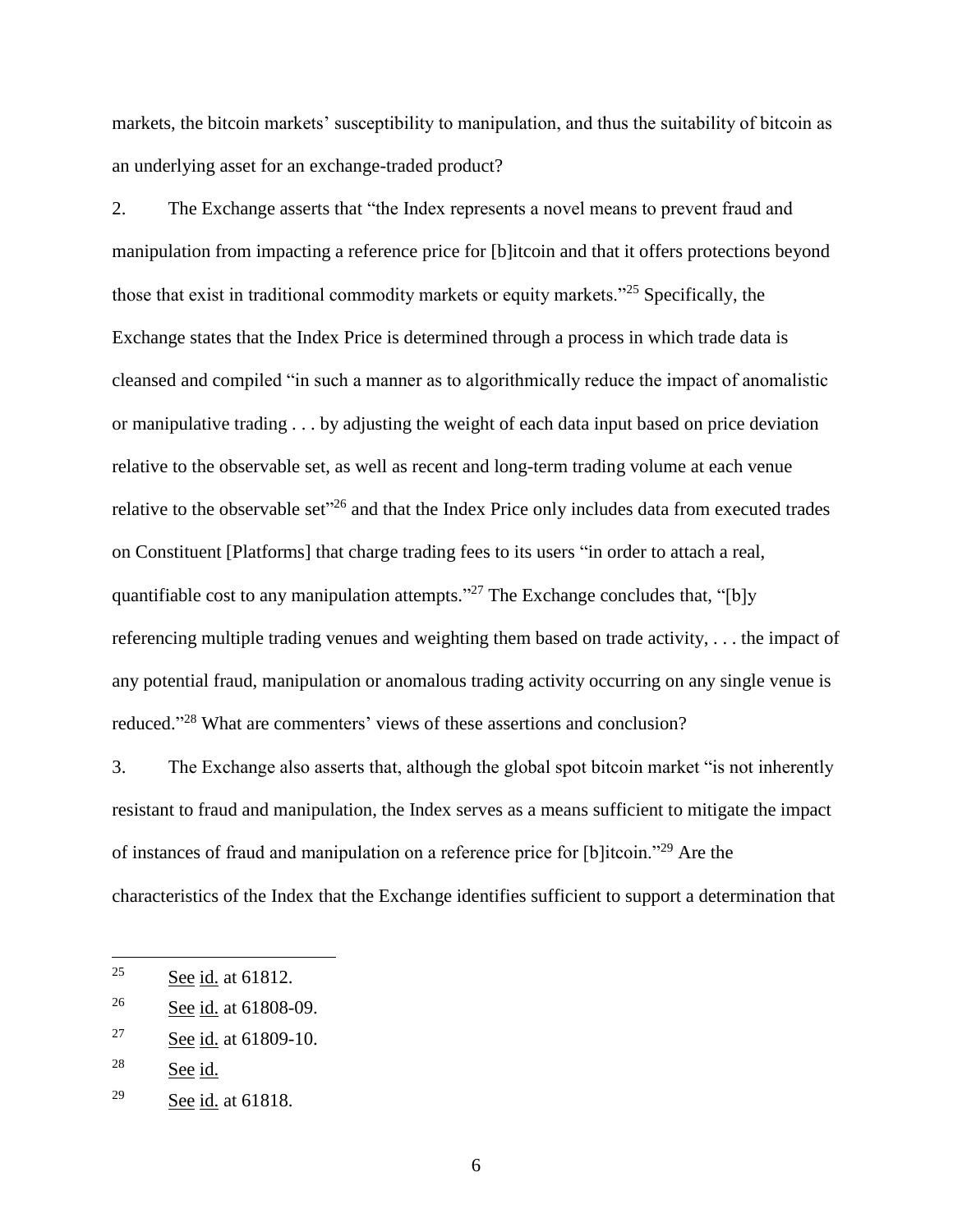the proposal to list and trade the Shares is designed to protect investors and the public interest and is consistent with the other applicable requirements of Section 6(b)(5) of the Act?

4. The Exchange asserts that the Sponsor "conducted a lead/lag analysis of per minute data comparing the [b]itcoin futures maker, as represented by the [Chicago Mercantile Exchange ("CME")] futures market, to the [b]itcoin spot market, as represented by the Index" and that "[b]ased on this analysis, the Sponsor has concluded that there does not appear to be a significant lead/lag relationship between the two instruments for the period of November 1, 2019 to August 31, 2021."<sup>30</sup> What are commenters' views on this assertion?

5. The Exchange states that, "[a]lthough there is no significant lead/lag relationship" between the bitcoin futures and the bitcoin spot market, "the CME futures market represents a large, surveilled and regulated market."<sup>31</sup> The Exchange also asserts that "[g]iven the significant size of the CME futures markets…there is a reasonable likelihood that a person attempting to manipulate the ETP would also have to trade on that market to successfully manipulate the ETP, since arbitrage between the derivative and spot markets would tend to counter an attempt to manipulate the spot market alone."<sup>32</sup> What are commenters' views regarding these assertions? Do these assertions provide an appropriate basis for determining that the proposal is consistent with the applicable requirements of Section 6(b)(5) of the Act? Based on data provided by the Exchange, do commenters agree that the CME bitcoin futures market now represents a regulated market of significant size?<sup>33</sup> What are commenters' views on whether there is a reasonable

<sup>30</sup> See id. at 61814.

<sup>31</sup> See id.

<sup>32</sup> See id. at 61815.

<sup>33</sup> See id. at 61814-15..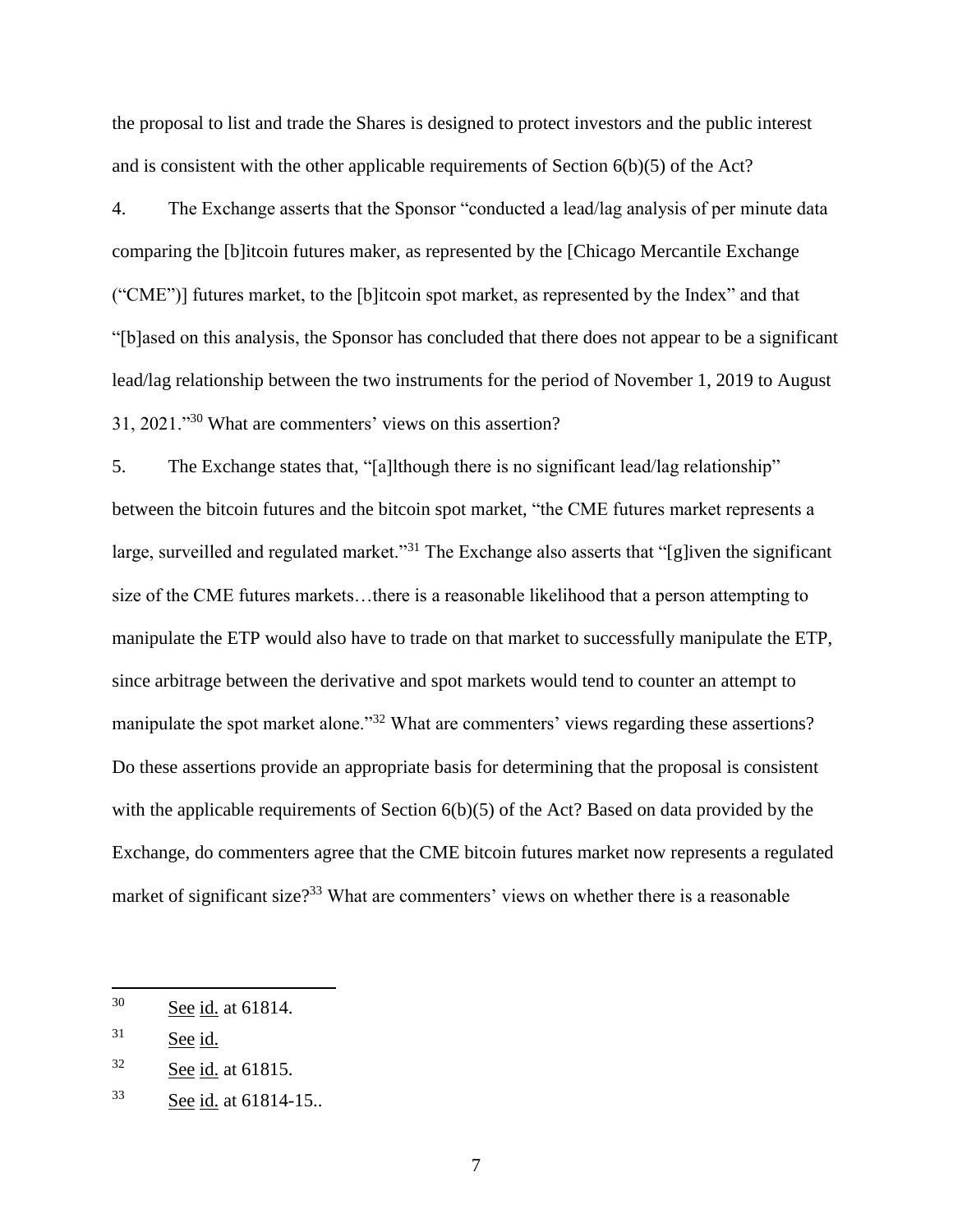likelihood that a person attempting to manipulate the Shares would also have to trade on CME to manipulate the Shares?

6. The Exchange states that, if "the Commission is open to reviewing and potentially approving proposals for [b]itcoin-based ETPs registered under the [Investment Act of 1940], then it should take a similar view towards proposals for [b]itcoin based ETPs registered under the [Securities Act of 1933], given that both products would be reliant on [b]itcoin's underlying price in the spot markets."<sup>34</sup> The Exchange further states that "any potential fraud or manipulation in the underlying [bitcoin spot market] would impact both types of ETP proposals"<sup>35</sup> What are commenters' views on such assertions?

## III. Procedure: Request for Written Comments

The Commission requests that interested persons provide written submissions of their views, data, and arguments with respect to the issues identified above, as well as any other concerns they may have with the proposal. In particular, the Commission invites the written views of interested persons concerning whether the proposal is consistent with Section 6(b)(5) or any other provision of the Act, and the rules and regulations thereunder. Although there do not appear to be any issues relevant to approval or disapproval that would be facilitated by an oral presentation of views, data, and arguments, the Commission will consider, pursuant to Rule 19b-4, any request for an opportunity to make an oral presentation.<sup>36</sup>

<sup>34</sup> See id. at 61815.

 $35$  See id.

 $36$  Section 19(b)(2) of the Act, as amended by the Securities Act Amendments of 1975, Pub. L. 94-29 (June 4, 1975), grants the Commission flexibility to determine what type of proceeding—either oral or notice and opportunity for written comments—is appropriate for consideration of a particular proposal by a self-regulatory organization. See Securities Act Amendments of 1975, Senate Comm. on Banking, Housing & Urban Affairs, S. Rep. No. 75, 94th Cong., 1st Sess. 30 (1975).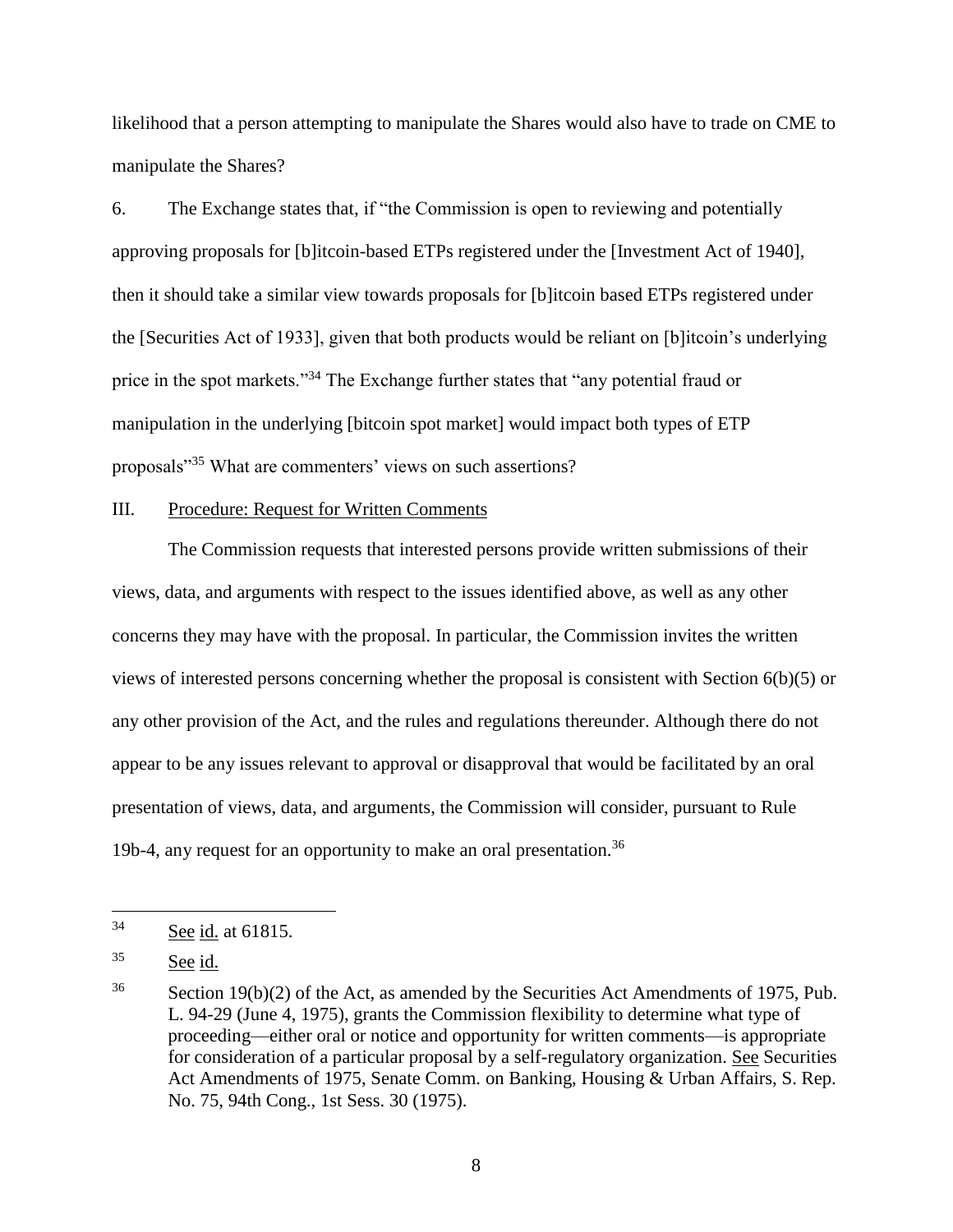Interested persons are invited to submit written data, views, and arguments regarding whether the proposal should be approved or disapproved by [insert date 21 days from publication in the Federal Register]. Any person who wishes to file a rebuttal to any other person's submission must file that rebuttal by [insert date 35 days from publication in the Federal Register].

Comments may be submitted by any of the following methods:

#### Electronic comments:

- Use the Commission's Internet comment form (http://www.sec.gov/rules/sro.shtml); or
- Send an e-mail to rule-comments@sec.gov. Please include File Number SR-NYSEArca-2021-90 on the subject line.

#### Paper comments:

• Send paper comments in triplicate to Secretary, Securities and Exchange Commission, 100 F Street, NE, Washington, DC 20549-1090.

All submissions should refer to File Number SR-NYSEArca-2021-90. This file number should be included on the subject line if e-mail is used. To help the Commission process and review your comments more efficiently, please use only one method. The Commission will post all comments on the Commission's Internet website (http://www.sec.gov/rules/sro.shtml). Copies of the submission, all subsequent amendments, all written statements with respect to the proposed rule change that are filed with the Commission, and all written communications relating to the proposed rule change between the Commission and any person, other than those that may be withheld from the public in accordance with the provisions of 5 U.S.C. 552, will be available for website viewing and printing in the Commission's Public Reference Room, 100 F Street, NE, Washington, DC 20549 on official business days between the hours of 10:00 a.m. and 3:00 p.m.

9